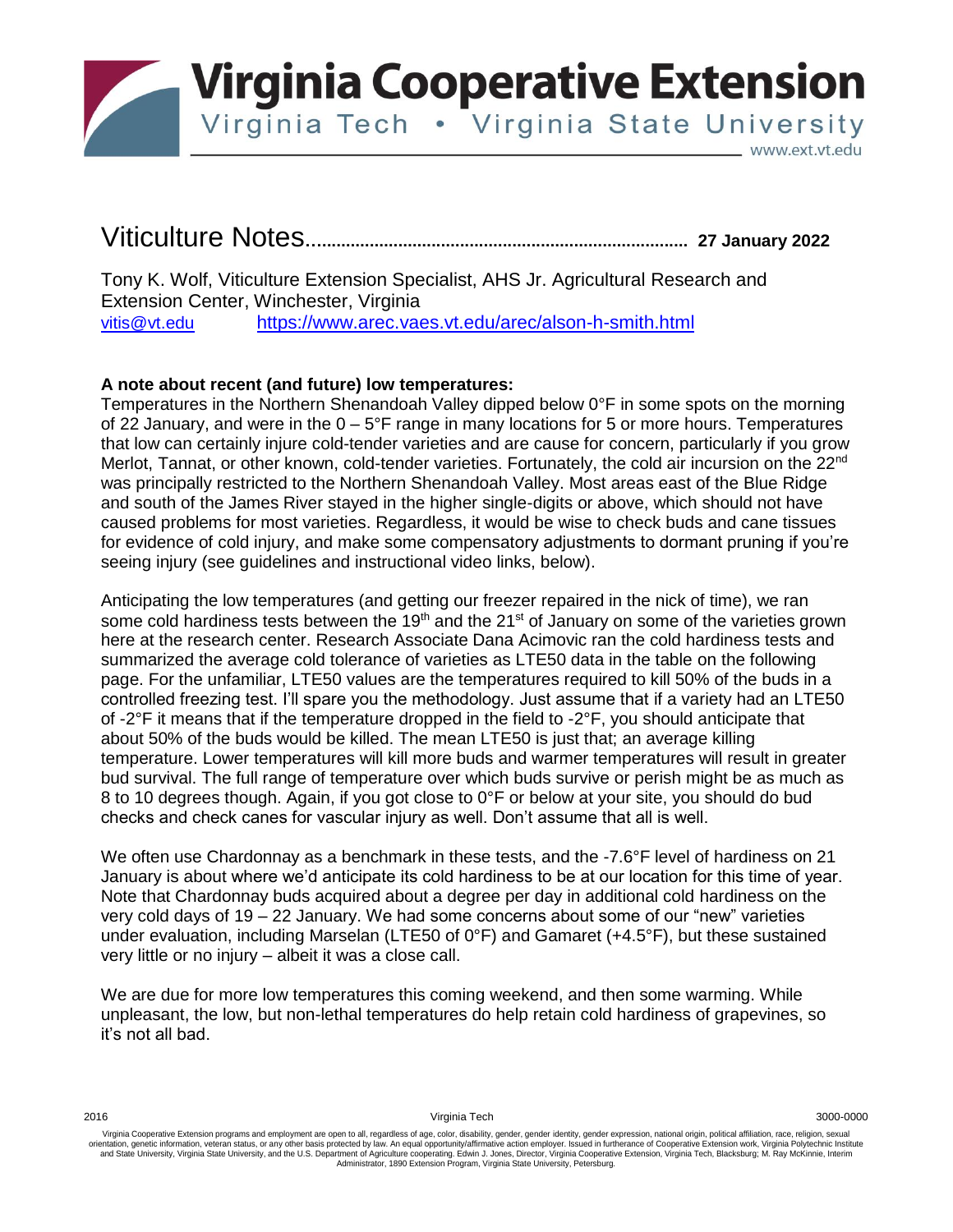Table. Predicted Mean Low Temperature Exotherm temperatures lethal to 50% (LTE50) of a sample of dormant buds, and primary bud mortality (%) of some varieties grown at the AHS Jr. AREC near Winchester VA. The low temperature reached at the vineyard on 22 January (7:00 am) was around 6°F. Only those varieties with relative warm LTE50 values were evaluated for bud mortality.

| Variety        | Date LTE<br>determined | <b>LTE50 (°F)</b> | Primary bud mortality (%)<br>evaluated on 27 January<br>2022. |
|----------------|------------------------|-------------------|---------------------------------------------------------------|
| Cabernet franc | 19 January             | $-2.4$            |                                                               |
| Chardonnay     | 19 January             | $-5.8$            |                                                               |
| Chardonnay     | 20 January             | $-6.5$            |                                                               |
| Chardonnay     | 21 January             | $-7.6$            |                                                               |
| Itasca         | 20 January             | $-3.3$            |                                                               |
| Marselan       | 20 January             | 0.0               | 0.0                                                           |
| Gamaret        | 20 January             | 4.5               | 2.0                                                           |
| Garanoir       | 20 January             | 0.8               |                                                               |
| San Marco      | 20 January             | 1.2               | 0.0                                                           |
| <b>SK-77</b>   | 20 January             | $-6.5$            |                                                               |
| Fleurtai       | 20 January             | $-8.7$            |                                                               |
| Verdejo        | 21 January             | $-4.2$            |                                                               |
| Teroldego      | 21 January             | $-8.0$            |                                                               |
| Soreli         | 21 January             | $-8.7$            |                                                               |
| Saperavi       | 21 January             | $-9.0$            |                                                               |

Temperatures further north of us were colder on the morning of the 22<sup>nd</sup> and colleagues in New York State already shared some data and some recommendations on response to cold injury with respect to altering pruning strategies. The following is adapted from Hans Walter-Peterson of the Finger Lakes Grape Program (Cornell Cooperative Extension).

*Sample vines for bud damage so that any necessary adjustments to the number of buds retained can be made during pruning. Sample canes that might otherwise be retained at pruning (good quality, moderate caliper). Cut at least 50 buds and check for viability (normal, green tissue) of the primary buds. Bud adjustments can be calibrated to the extent of bud kill (or bud necrosis with varieties susceptible to bud necrosis, such as Viognier):* 

*A suggested rule of thumb for making bud retention adjustments follows:*

- *0-15% primary bud damage – No adjustment*
- *15-35% primary bud damage – Keep an additional 30% of buds*
- *35-50% primary bud damage – Double the amount of buds normally retained.*
- *Over 50% primary bud damage – Minimal pruning*

*In the case of the last two categories, it will likely be better to spur prune the vines instead of trying to leave more and longer canes in order to accommodate the increased number of buds needed.*

*Here are a few resources to help with assessing your own buds for winter injury:*